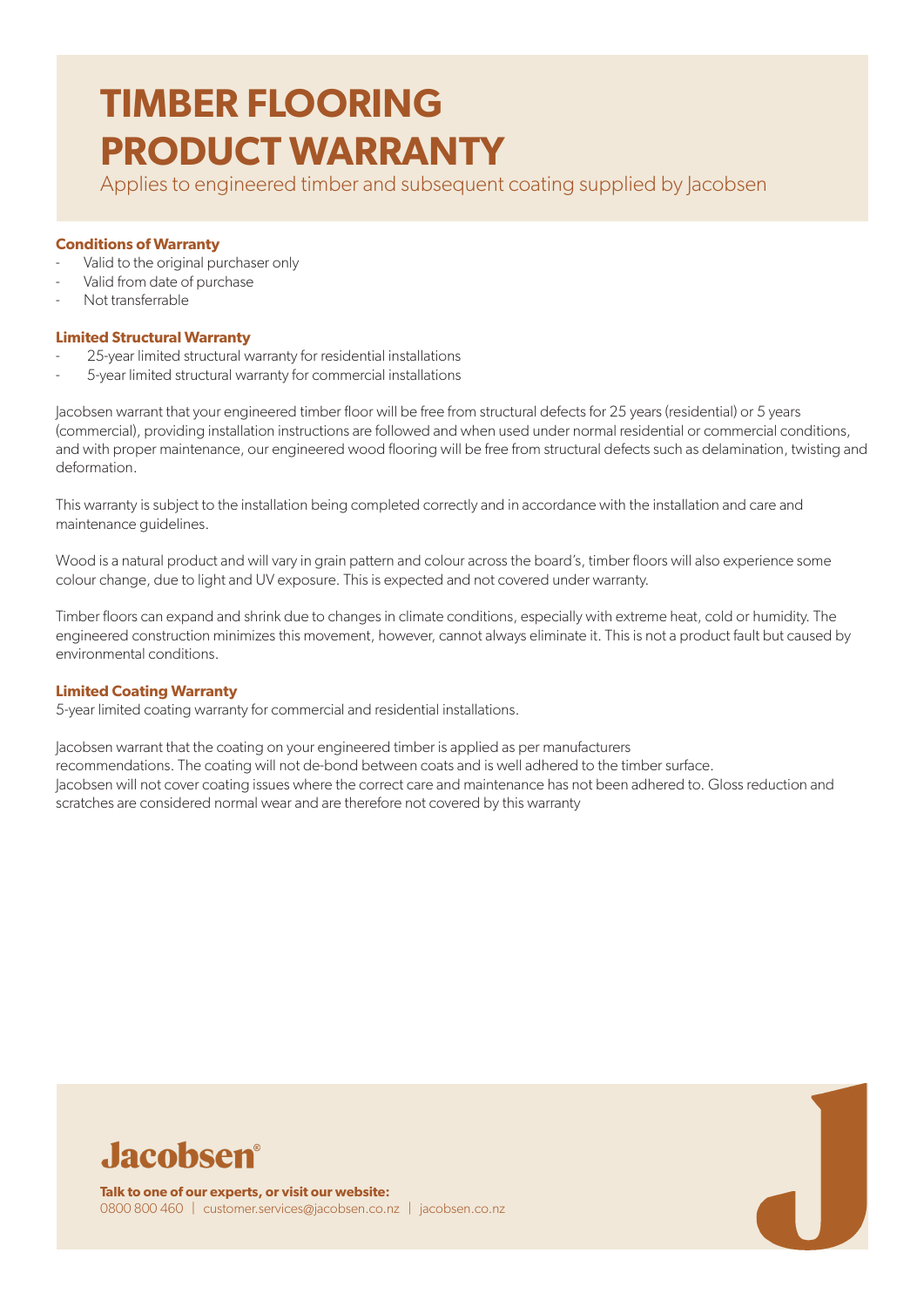Applies to engineered timber and subsequent coating supplied by Jacobsen

# **Warranty Conditions**

## **Installation**

The Jacobsen Engineered Wood Flooring ranges are suitable for indoor use only, residential and commercial settings with light to medium traffic conditions. Our flooring must be installed in strict accordance with the provided written installation instructions. Improper installation shall void all warranties. It is the sole responsibility of the installer not to install any material thought to be defective. No claim shall be entertained for any installed material which had visible defects or damage prior to installation. We will not be responsible for damages due to poor installation, transportation, or storage. All products must be stored indoors at room temperature and be protected from the elements.

## **Wet Areas**

Jacobsen Engineered Wood Flooring ranges are not to be installed in bathrooms, saunas, laundries, or any other area in which high levels of steam and/or moisture is present.

## **Underfloor Heating**

When installing Jacobsen Engineered Wood Flooring over underfloor heating all the conditions stipulated below must be observed and implemented. Failure to follow these requirements will void any warranty claims.

Both electrical and hydronic underfloor heating systems can be used. However, certain parameters must be established prior to installation and when running the underfloor heating system.

Specific requirements:

- The underfloor heating system must have its pre-establishing set-up done 14 days prior to installing the floor. This allows for any excess moisture to evaporate before engineered floor installation. Please read and strictly follow the instructions of the heating manufacturer in conjunction with our engineered flooring installation instructions.
- The underfloor heating system must be switched off 48 hours prior to floor installation and switched on one week after completion, with a gradual increase in temperature.
- The underfloor heating system MUST have the heat distributed evenly throughout the whole floor. Spot heating, or specific area heating within a larger floor is not permitted. Excessive heat concentration in one area may cause deformation or movement in the engineered floor.
- The underfloor heating temperature must be lower than 27°C. Additionally, the surface temperature of the engineered floor must not exceed 27°C. The heating system must be able to accurately control the surface temperature.
- No heavy textile floor covering should be placed over the heated floor. If light carpets or rugs are used, the temperature under the textile floor covering must not exceed 27°C.
- When using underfloor heating a vapour barrier must be installed between the engineered floor and the underlying floor containing the heating. To prevent easy exchange of moisture there should not be any space between the vapour barrier and the engineered floor.



**Talk to one of our experts, or visit our website:** 0800 800 460 | customer.services@jacobsen.co.nz | jacobsen.co.nz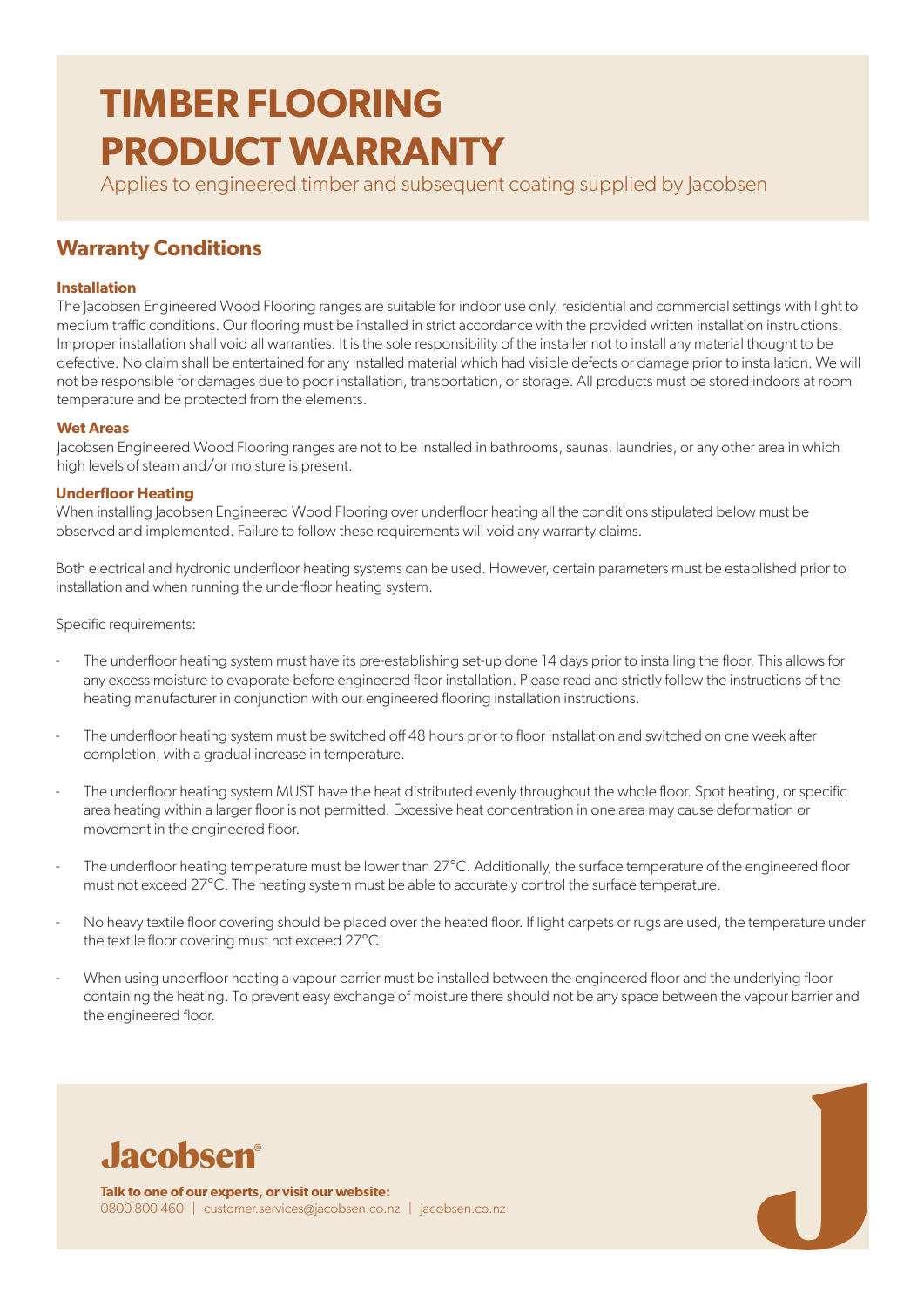Applies to engineered timber and subsequent coating supplied by Jacobsen

- The engineered flooring must be installed as tightly as possible to the substrate. Any gaps or separation from the substrate resulting in air spaces, may lead to drying out of the timber.
- To assist in maintaining even heating throughout the room draught proofing around windows and entrances is recommended.

## **Maintenance**

Jacobsen engineered wood flooring ranges should be maintained in strict accordance with our written maintenance instructions. Use of cleaning agents such as oils, ammonia-based cleaning liquids, steam mops, etc, will void your warranty.

# **Limited Warranty**

The structural and coating warranties above are limited to the original purchaser and the original installation location. This warranty cannot be assigned or transferred to a new owner or new location.

## **Colour Variation**

Timber is a natural product hence colour variation will occur. Samples, images, and written descriptions are indicative only and may not match the installed floor. Other variations will also occur such as knots, filler, grain variations, gum/sap marks, and mineral marks. All variations are normal and not considered defects, and therefore, do not form part of these warranties.

## **Abuse or Misuse**

This warranty does not cover indentations, scratches, or damage caused by negligence.

#### **Water Damage**

Damage caused by moisture or water is not covered by this warranty. This includes but is not limited to – moisture penetration through the subfloor, floods, leaks, hydrostatic pressure, mould, and damage due to evaporative cooling.

#### **Alterations or Repairs**

Alterations to the flooring will void this warranty. No warranty is provided to cover repairs. Resurfacing, repairs, or replacements shall not extend the warranty period.

#### **Claims**

Any claims under this warranty must be made in writing within the guaranteed period and must be accompanied by proof of purchase and evidence of the effect. Such claims will be paid on a pro rata basis considering the number of years of satisfactory product performance.

If your floor is subject to a claim and this claim is approved, Jacobsen will supply free of charge the following percentages (in quantity) below of the same or comparable product to replace the affected area. You will be responsible for paying for the balance of the flooring and installation costs. Jacobsen is not obligated to provide for, or to incur the cost of, repairing, resurfacing, refinishing, reinstalling the defective flooring, the replacement/repair of any surrounding flooring. An obligation to replace or repair does not extend to any sub flooring material, adhesives, or other items consumed during removal, installation, or refinishing.



**Talk to one of our experts, or visit our website:** 0800 800 460 | customer.services@jacobsen.co.nz | jacobsen.co.nz